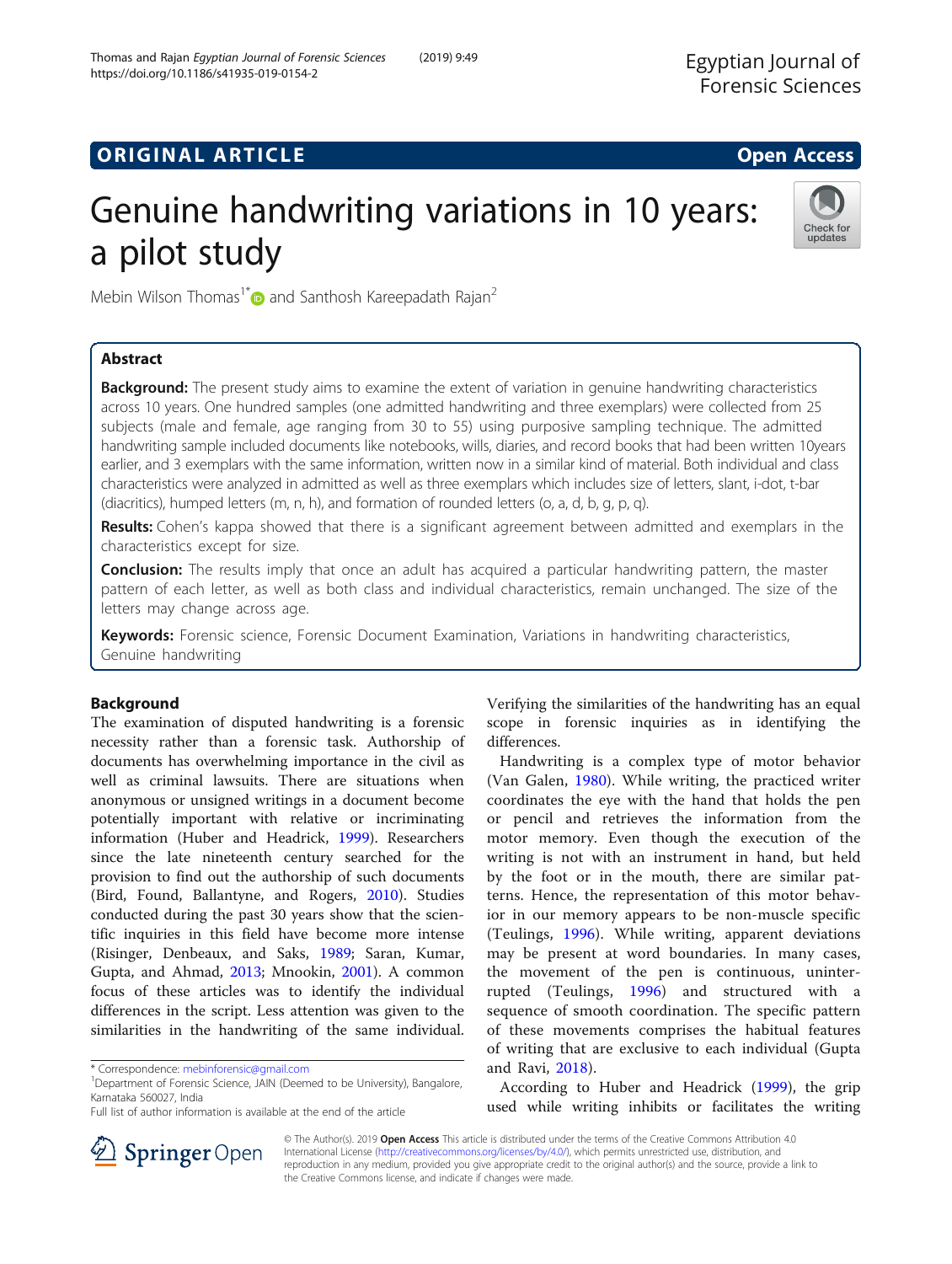strokes. There are seven types of grips, five power grips, and two precision grips. Power grips are to hold a tool like a screwdriver, and precision grips are to grasp a pen or pencil. During the course of development in writing, the writer will acquire control over the grip with defined finger movements. There will be a gradual decrement in the size of writing with a reduced number of superfluous movements (Van Galen and Weber, [1998](#page-6-0)). The development of writing has quantitative changes also. The speed in writing can be used as a measure of proficiency. As age increases, speed also will increase (Huber and Headrick, [1999](#page-6-0)). The rate of increase in speed is higher between the ages of 7 and 14 years. Speed is also influenced by the quantity of writing (Peverly, [2006](#page-6-0))

Culture and education influence writing. While learning motor coordination, the individual is introduced to cultural standards like neatness and regularity, and cultural biases such as left-to-right transport and counter-clockwise rotations (Huber and Headrick, [1999](#page-6-0)). The grasp, posture, and the hand used to write are some of the other constraints that may differ as per the standards of a different culture, resulting in varied effects in writing. Interruptions to these cultural preferences will have strong reasons as in the case of left-hand writers. Conformity to these preferences increases with age (Huber and Headrick, [1999\)](#page-6-0).

Writing habits (or characteristics) are generally distinguished as class characteristics and individual characteristics. Class characteristics are the products of a prescribed writing system. Initially, there was a lot of importance to the class characteristics in educational programs. This importance deteriorated with the growth of electronic communicative processes, and hence in modern-day writers, class characteristics are less discernible and identifiable. Writing, currently, is a composition of individual characteristics. The difference of one from another in writing has been acceptable now (Huber and Headrick, [1999\)](#page-6-0)

A major segment of the observation on handwriting discusses the subject of individual differences (Huber and Headrick, [1999\)](#page-6-0). According to (Osborn [1910](#page-6-0)), individual differences can be sorted out based on the repeated and general characteristics of the handwriting. Summing up the reports by Osborn [\(1910](#page-6-0)), based on the difference between writings, we can conclude that they are by different writers. Huber and Headrick ([1999](#page-6-0)) here raises a question regarding the possibility that variations of the same author resulting from extenuating circumstances.

In the present study, we examine the extent of variation in genuine handwriting after 10 years by comparing an admitted and three exemplars. Natural variations are the imprecision with which the habits of the writer are executed on repeated occasions. It is the most

important attribute of a writer's habit, which varies with writing skill and the formation of each letter. No two complex writings of the same material by the same person are identical at the microscopic level. Moreover, the natural variation in writing may diverge with the writer's condition (physical as well as mental) and nature of the document (Huber and Headrick, [1999\)](#page-6-0). It is said that with practice, the acquisition of skill, and the application of control, these variations could be addressed to a certain extent, but not completely. A skilled writer may exhibit the consistency that makes the imprecision difficult to perceive especially for the unaided eye, but a more precise method (use of stereomicroscope) will reveal it (Huber and Headrick, [1999\)](#page-6-0).

According to Hilton [\(1995\)](#page-6-0), natural variation in handwriting is one of the main hurdles that beset the reliability and objectivity of handwriting researches. Osborn ([1910\)](#page-6-0) suggested that nearly at the age of 21, the handwriting characteristics of an individual becomes fixed and does not change perceptively. According to Saunders, Davis, and Buscaglia ([2011\)](#page-6-0), Forensic Document Examiners may commit mistakes during the examination of handwriting and signatures. Sometimes, they might consider natural variations as disguised/forged, and they frame their opinion upon this error. Usually, there are two types of errors committed by the Forensic Document Examiners—false match error (two writing samples from different individuals may be declared to "match") and false no-match error (two writing samples from the same individual may be declared "no match"). One characteristic that contributes to such errors is the almost exclusive reliance of an automated procedure on a set of features that can be quantified, and it ignores subjective characteristics that can be exploited by any Forensic Document Examiners for identification and verification.

#### Hypothesis

The handwriting of a person will not vary across time.

# Method

#### Sample

In a total of 100 handwriting samples, 1 admitted handwriting sample which was written 10 years back and 3 exemplars were collected from 25 subjects age ranging from 30 to 55 (male and female) using purposive sampling technique. The participants wrote in the exemplars, the same information in the admitted, using almost the same kind of writing materials (pen and pencil) (Fig. [1\)](#page-2-0).

The admitted samples were collected from documents like notebooks, wills, diaries, and record books. All the subjects were accustomed writers possessing a stable job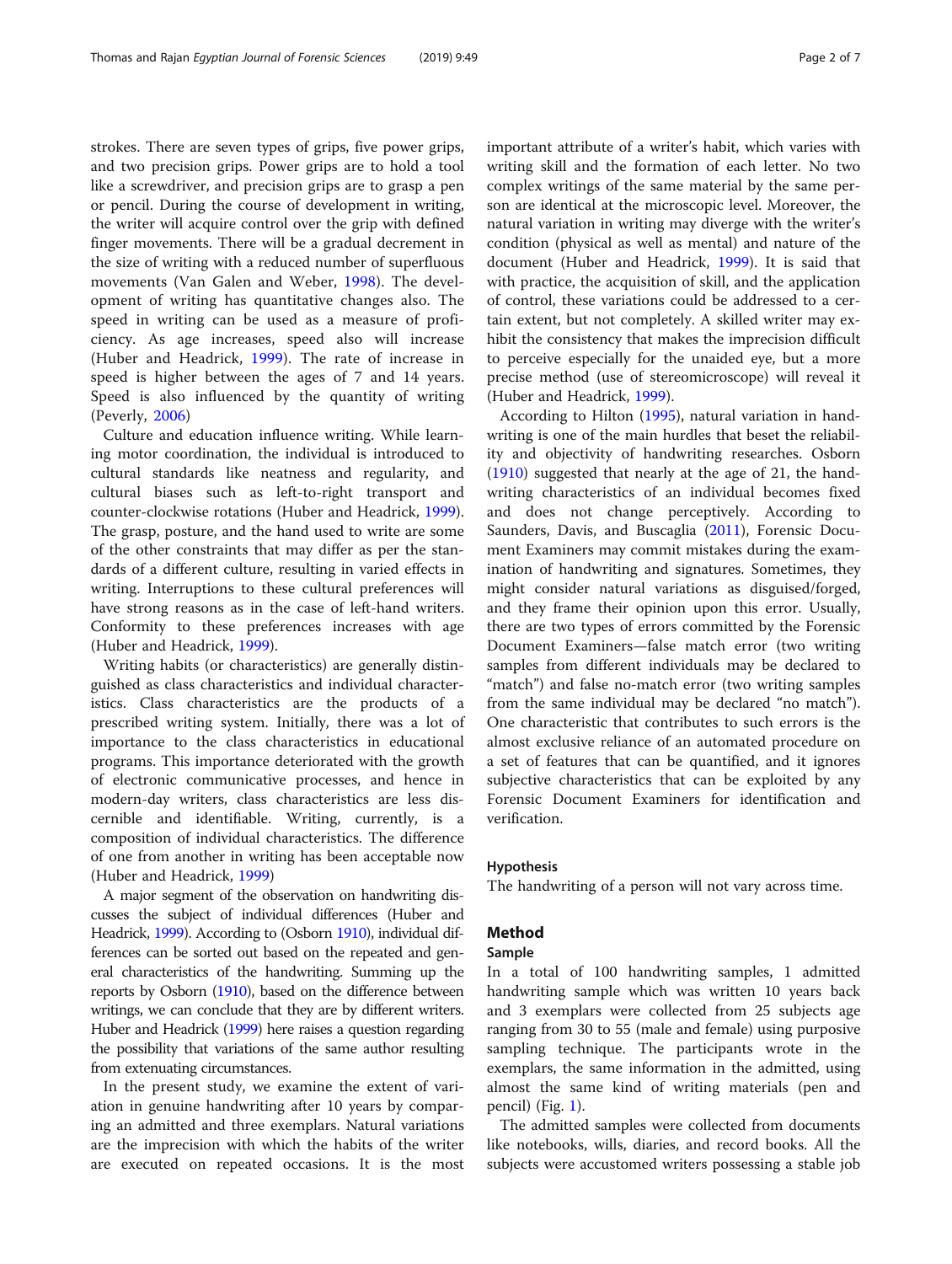<span id="page-2-0"></span>A roctage andustry yourduces Exemplar 1  $\epsilon)$ creatain municipal cop pottery carticles in a day at was observed on ca , withage industry produce a variais number of martigular colay that the nest cost pottery carticles in a day. It was observed on a particular production of rach articles was 3 more  $53$ the uno: of articles produce day that the cost of peoduction of each articles produced than twice day . If the total clost of was that on that day. If the total nost of production on that that day was Rs 90 peroduction  $\mathcal{D}$ day was Ro 90, find the Dor of articles produced cand one find the nos of articles produced and each article.  $.1081$  $\mathcal{D}k$  $H_{10}$ west of each article. a Exemplar 3 Exemplar<sub>2</sub>  $\vartheta$ A nottage industry produces a contain number of rottage industry produces is certain number of pottery articles in a day. It was observed on a particular pottery articles in a day. It was observed on a particular day day that the nort of production of each articles was 3 more that the clost of production if each articles was smare than than there the noist articles produced on that day. It the still hotel the no: of catales produced on that day. If the solal cost cost of puctuation con that iday was 2800, find the not of of production on that day was Rs 90, find the nos of articles produced and the work of each article. articles produced and The work of work article Fig. 1 Admitted and exemplar samples. a Admitted writing, drafted ten years before b, c and d, Exemplar 1, 2, and 3 respectively drafted at present

and had optimal health conditions. The background details of the subjects are given in Table 1.

#### Procedure

The trials were constructed according to the accepted process of comparing admitted writing with an exemplar sample. The rationale for the structure of the trial material, where repetitions of a single person's admitted handwriting compared to three exemplar handwritings. Individual and class characteristics in the admitted and the three exemplars were analyzed. The analysis included the size of the letters, slant, i-dot, t-bar, humped letters (m, n, h), and formation of rounded letters (o, a, d, b, g, p, q). Characteristics of the admitted and the exemplars were then tabulated and compared.

Table 1 Background details of the subjects showing variables, number of subjects who belongs to a particular category

| Variables                 | Category         | Ν  | Percentage |
|---------------------------|------------------|----|------------|
| Gender                    | Male             | 15 | 60         |
|                           | Female           | 10 | 40         |
| Age group                 | $30 - 40$        | 6  | 24         |
|                           | $41 - 50$        | 12 | 48         |
|                           | $51 - 60$        | 7  | 28         |
| Educational qualification | Below graduation | 11 | 44         |
|                           | Above graduation | 14 | 56         |
| Occupation                | Self-employed    | 8  | 32         |
|                           | Job employed     | 17 | 68         |

#### Statistical analysis

Cross-tabulation of the size, slant, rounded letters, i-dot, t-bar, and humped letters with admitted and exemplars were done to consolidate the sample characteristics. Cohen's kappa was used to assess the agreement between the admitted and exemplars.

## Results

Notable changes between the admitted and exemplar can be seen in certain characteristics (Table [2\)](#page-3-0). In the 25 admitted, considering the size, 6 are categorized as small, 16 as medium, and 3 as large. In each set of 25 exemplars, 4 are categorized as small, 18 as medium, and 3 as large. Among slants of the 25 admitted, 12, 2, and 11 are respectively categorized towards right, towards left, and vertical. Among each set of 25 exemplars, these are 13, 1, and 11, respectively. Among the rounded letters of the 25 admitted, 6 are narrow oval, 10 are rounded, 4 are oval, and 5 are irregular. In each set of 25 exemplars, these are 6, 11, 4, and 4 respectively. Considering i-dot of the 25 admitted, 5 are circular, 14 are pointed, 6 are extended dots, and 0 are irregular. In exemplar 1, these are 11, 9, 5, and 0; exemplar 2, these are 11, 7, 6, and 1; and in exemplar 3, these are 11, 8, 5, and 1, respectively. Considering t-bar, 12 are categorized as center in the admitted, exemplar 1, and exemplar 3, but 11 in exemplar 2. High, low, pre-placed, and post-placed are 5, 2, 4, and 2, respectively in the admitted. These are respectively 5, 2, 2, and 4 in exemplar 1 and exemplar 3, but 5, 3, 2, and 4 in exemplar 2. Among the humped letters in the admitted, 11 are categorized as pointed, 4 as round, 7 as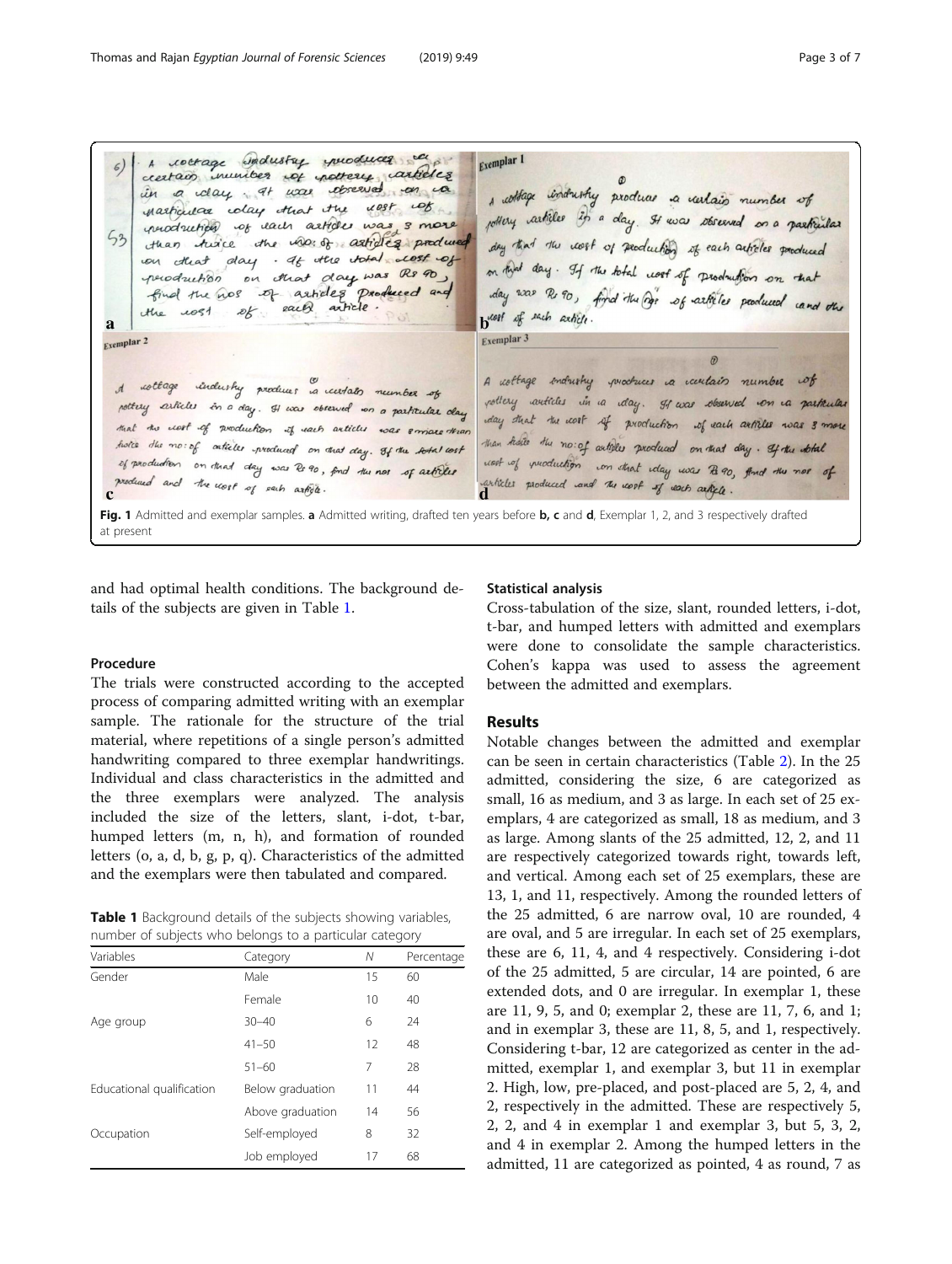| Variables       | Categories    | Admitted       | Exemplars      |                |                | Total          |  |
|-----------------|---------------|----------------|----------------|----------------|----------------|----------------|--|
|                 |               |                | $\mathbf{1}$   | $\overline{2}$ | 3              |                |  |
| Size            | Small         | 6              | $\overline{4}$ | $\overline{4}$ | $\overline{4}$ | 18             |  |
|                 | Medium        | 16             | 18             | 18             | 18             | 70             |  |
|                 | Large         | 3              | 3              | 3              | 3              | 12             |  |
| Slant           | Towards right | 12             | 13             | 13             | 13             | 51             |  |
|                 | Towards left  | $\overline{2}$ | 1              | 1              | 1              | 5              |  |
|                 | Vertical      | 11             | 11             | 11             | 11             | 44             |  |
| Rounded letters | Narrow oval   | 6              | 6              | 6              | 6              | 24             |  |
|                 | Rounded       | 10             | 11             | 11             | 11             | 43             |  |
|                 | Oval          | $\overline{4}$ | $\overline{4}$ | $\overline{4}$ | $\overline{4}$ | 16             |  |
|                 | Irregular     | 5              | $\overline{4}$ | $\overline{4}$ | $\overline{4}$ | 17             |  |
| I-dot           | Circular      | 5              | 11             | 11             | 11             | 38             |  |
|                 | Pointed       | 14             | 9              | $\overline{7}$ | 8              | 38             |  |
|                 | Extended dot  | 6              | 5              | 6              | 5              | 22             |  |
|                 | Irregular     | $\mathbf 0$    | $\mathbf 0$    | 1              | $\mathbf{1}$   | $\overline{2}$ |  |
| T-bar           | Centre        | 12             | 12             | 11             | 12             | 47             |  |
|                 | High          | 5              | 5              | 5              | 5              | 20             |  |
|                 | Low           | $\overline{2}$ | $\overline{2}$ | 3              | 2              | 9              |  |
|                 | Pre-placed    | $\overline{4}$ | $\overline{2}$ | $\overline{2}$ | $\overline{2}$ | 10             |  |
|                 | Post-placed   | $\overline{2}$ | $\overline{4}$ | $\overline{4}$ | $\overline{4}$ | 14             |  |
| Humped letters  | Pointed       | 11             | 13             | 13             | 13             | 50             |  |
|                 | Round         | $\overline{4}$ | $\overline{4}$ | $\overline{4}$ | $\overline{4}$ | 16             |  |
|                 | Oval          | 7              | 7              | 7              | 7              | 28             |  |
|                 | Square topped | 3              | 1              | 1              | 1              | 6              |  |

<span id="page-3-0"></span>Table 2 Cross-tabulation of the size, slant, rounded letters, i-dot, t-bar, and humped letters with admitted and exemplars

oval, and 3 as square topped. In each set of 25 exemplars, these are counted as 13, 4, 7, and 1 respectively.

To assess if the chosen characteristics of the exemplars are consistent with the admitted, Cohen's kappa was used. The result is summarized in Table [3](#page-4-0)

Cohen's kappa indicated a disagreement while comparing the size of the admitted with exemplars. There is an agreement between admitted and exemplars in slant, rounded letters, i-dot, t-bar, and humped letters. There is an agreement in the slant of the letters in the admitted with that of the exemplars 1, 2, and 3 (kappa =  $.71$ ,  $p < .01$ ). Rounded letters in admitted agree with exemplars 1, 2, and 3 (kappa = .61,  $p < .01$ ). Agreement in idot is low, but significant while comparing admitted handwriting with exemplar 1 (kappa = .40,  $p < .01$ ), 2 (kappa = .31,  $p < .05$ ), and 3 (kappa = .36,  $p < .01$ ). There is an acceptable agreement while comparing the t-bar in admitted with exemplar 1 (kappa = .43,  $p < .01$ ), 2 (kappa = .50,  $p < .01$ ), and 3 (kappa = .43,  $p < .01$ ). There is an agreement while comparing humped letters in the admitted with the exemplars 1, 2, and 3 (kappa = .70,  $p < .01$ ). Findings show that there is no much variation in the characteristics including slant, rounded letters, idot, t-bar, and humped letters in a period of 10 years. At the same time, the size of the letters varied considerably.

# **Discussion**

Results showed that certain handwriting characteristics such as slant, rounded letters, i-dot, t-bar, and humped letters of the same individual do not have a significant variation in a period of 10 years. There are chances for change in the size of the letters. Findings partly accept the observation of Gupta and Ravi [\(2018\)](#page-6-0) concerning the unique identifying features of individual writings. These features, which depends upon the mental and muscular coordination of the writer, have limits to undergo a considerable variation. The similarity in characteristics contributes to individual discriminability. At the same time, dissimilarity due to certain habitual interference across the age is a real challenge for the Forensic Document Examiners.

Literature indicated that handwriting is influenced across ages by various factors including practice (Gupta and Ravi, [2018\)](#page-6-0), grip used to hold the tool, age, culture and education (Huber and Headrick, [1999](#page-6-0)), movements (Van Galen and Weber, [1998](#page-6-0)), speed (Peverly, [2006](#page-6-0)), and so on. Also, there will be deviations around the word boundaries. However, it was not observed that these influences inhibit the similarity significantly. Findings regarding the disagreement in the 'size' characteristic show that there can be a considerable change in the handwriting of a person in a period of 10 years. The argument by Osborn ([1910](#page-6-0)) that individual differences can be sorted out based on the repeated and general characteristics of the handwriting need not be true for all the characteristics. As Hilton ([1995](#page-6-0)) mentioned, natural variation is the main challenge for the reliability and objectivity of handwriting studies.

All the other characteristics observed in the present study stands with the argument by Osborn [\(1910\)](#page-6-0). There was an agreement in slant, rounded letters, i-dot, t-bar, and humped letters in admitted and exemplars. To avoid false no-match error, document examiners may give importance to these specific characteristics.

#### Conclusion

The study revealed statistically significant agreement between admitted and exemplars, showing that handwriting of an individual remains stable, in the characteristics such as slant, rounded letters, i-dot, t-bar, and humped letter. There was a disagreement while comparing the size of the admitted and exemplars, indicating that it may change across time. However, it is too early to generalize based on this, as this is a pilot study with a limited sample. A major study which includes admitted handwriting from various periods with several samples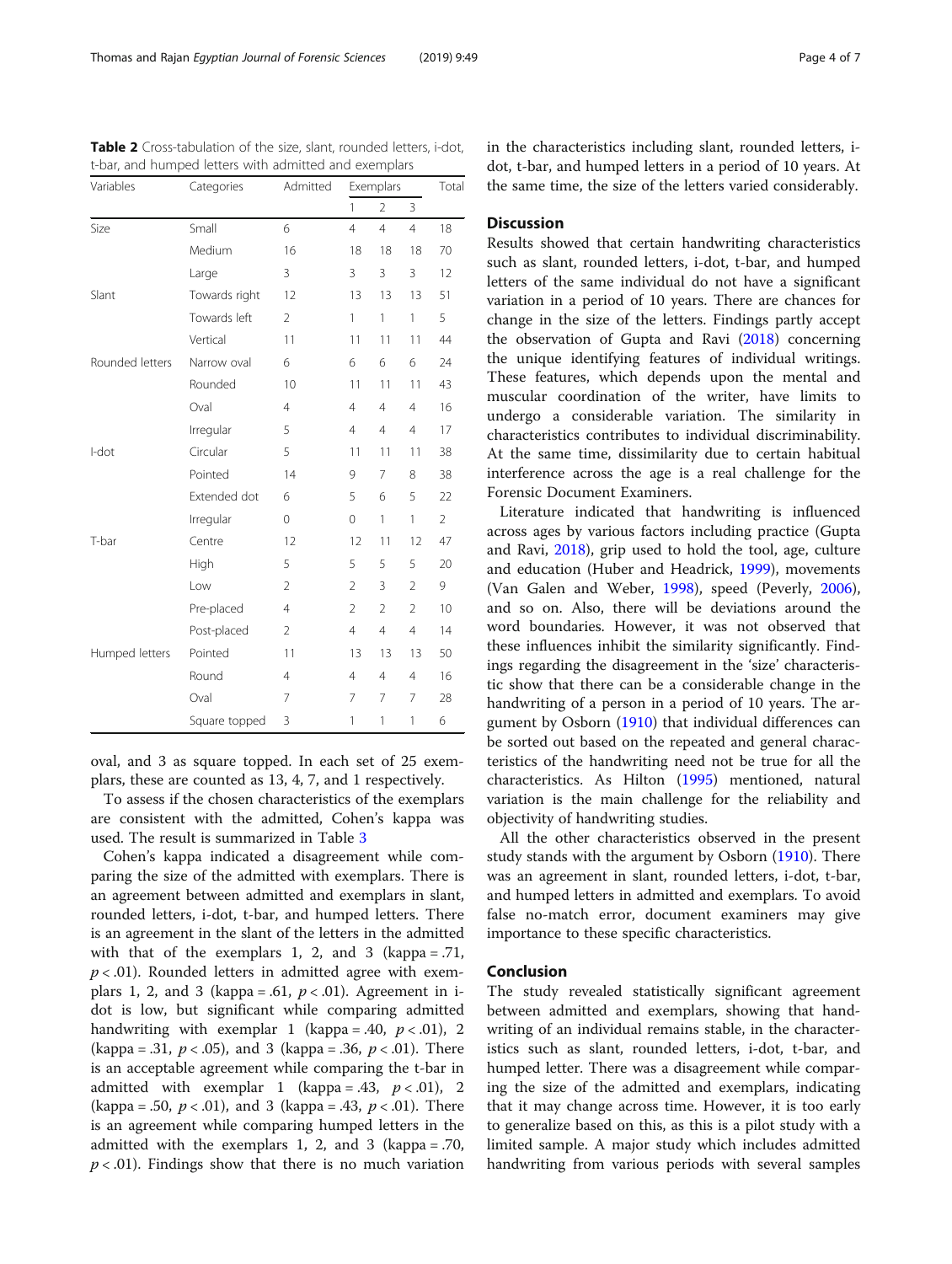| Exemplars                | Characteristics | Admitted                 |                |                     |                | Kappa     |
|--------------------------|-----------------|--------------------------|----------------|---------------------|----------------|-----------|
|                          | Size            | Small                    | Medium         |                     | Large          |           |
| $\mathbf{1}$             | Small           | $\overline{2}$           | $\overline{2}$ |                     | $\mathbb O$    | 0.178     |
|                          | Medium          | $\overline{4}$           | 12             |                     | $\overline{2}$ |           |
|                          | Large           | 0                        | $\overline{2}$ |                     | 1              |           |
| $\sqrt{2}$               | Small           | 2                        | $\overline{2}$ |                     | $\mathbf 0$    | 0.178     |
|                          | Medium          | 4                        | 12             |                     | $\overline{2}$ |           |
|                          | Large           | 0                        | $\overline{2}$ |                     | 1              |           |
| $\mathsf 3$              | Small           | $\overline{2}$           | $\overline{2}$ |                     | $\circ$        | 0.183     |
|                          | Medium          | 4                        | 12             |                     | $\overline{2}$ |           |
|                          | Large           | $\mathbb O$              | $\overline{2}$ |                     | $\mathbf{1}$   |           |
|                          | Slant           | Towards right            | Towards left   |                     | Vertical       |           |
| $\overline{1}$           | Towards right   | 11                       | $\mathbf 0$    |                     | $\overline{2}$ | $0.711**$ |
|                          | Towards left    | $\circ$                  | $\mathbf{1}$   |                     | $\circ$        |           |
|                          | Vertical        | $\mathbf{1}$             | 1              |                     | $\mathcal{G}$  |           |
| $\sqrt{2}$               | Towards right   | 11                       | 0              |                     | 2              | $0.711**$ |
|                          | Towards left    | $\circ$                  | 1              |                     | $\circ$        |           |
|                          | Vertical        | $\mathbf{1}$             | 1              |                     | 9              |           |
| $\mathbf{3}$             | Towards right   | 11                       | 0              |                     | 2              | $0.711**$ |
|                          | Towards left    | $\circ$                  | 1              |                     | $\circ$        |           |
|                          | Vertical        | $\mathbf{1}$             | $\mathbf{1}$   |                     | $\mathcal{G}$  |           |
|                          | Rounded letters | Narrow oval              | Rounded        | Oval                | Irregular      |           |
| $\overline{\phantom{a}}$ | Narrow oval     | $\overline{4}$           | $\mathbf{1}$   | $\mathbf{1}$        | $\mathbb O$    | $0.605**$ |
|                          | Rounded         | $\overline{2}$           | 8              | $\mathbf{1}$        | $\mathbb O$    |           |
|                          | Oval            | $\mathbf{0}$             | $\mathbf{1}$   | $\overline{2}$      | 1              |           |
|                          | Irregular       | 0                        | 0              | $\mathsf{O}\xspace$ | 4              |           |
| $\sqrt{2}$               | Narrow oval     | 4                        | $\mathbf{1}$   | $\mathbf{1}$        | $\circ$        | $0.605**$ |
|                          | Rounded         | 2                        | 8              | $\mathbf{1}$        | $\circ$        |           |
|                          | Oval            | 0                        | 1              | $\overline{2}$      | 1              |           |
|                          | Irregular       | 0                        | 0              | $\mathbf 0$         | 4              |           |
| 3                        | Narrow oval     | $\overline{\mathcal{A}}$ | $\mathbf{1}$   | 1                   | 0              | $0.605**$ |
|                          | Rounded         | $\overline{2}$           | 8              | $\mathbf{1}$        | $\mathbb O$    |           |
|                          | Oval            | $\mathbf{0}$             | 1              | $\overline{2}$      |                |           |
|                          | Irregular       | $\mathbb O$              | $\mathbf 0$    | $\mathsf{O}\xspace$ | $\overline{4}$ |           |
|                          | $I$ -dot        | Circular                 | Pointed        | Extended dot        |                |           |
| $\overline{\phantom{a}}$ | Circular        | 5                        | 3              | 3                   |                | $0.396**$ |
|                          | Pointed         | 0                        | 8              | 1                   |                |           |
|                          | Extended dot    | $\mathbf 0$              | 3              | $\overline{2}$      |                |           |
| $\overline{2}$           | Circular        | 5                        | 3              | 3                   |                | $0.312*$  |
|                          | Pointed         | $\mathbf 0$              | 6              | 1                   |                |           |
|                          | Extended dot    | $\mathbf 0$              | 4              | $\overline{2}$      |                |           |
|                          | Irregular       | $\mathbf 0$              | $\mathbf{1}$   | $\mathbf 0$         |                |           |

<span id="page-4-0"></span>Table 3 Cohen's kappa coefficient showing the agreement in characteristics between the admitted and the three exemplars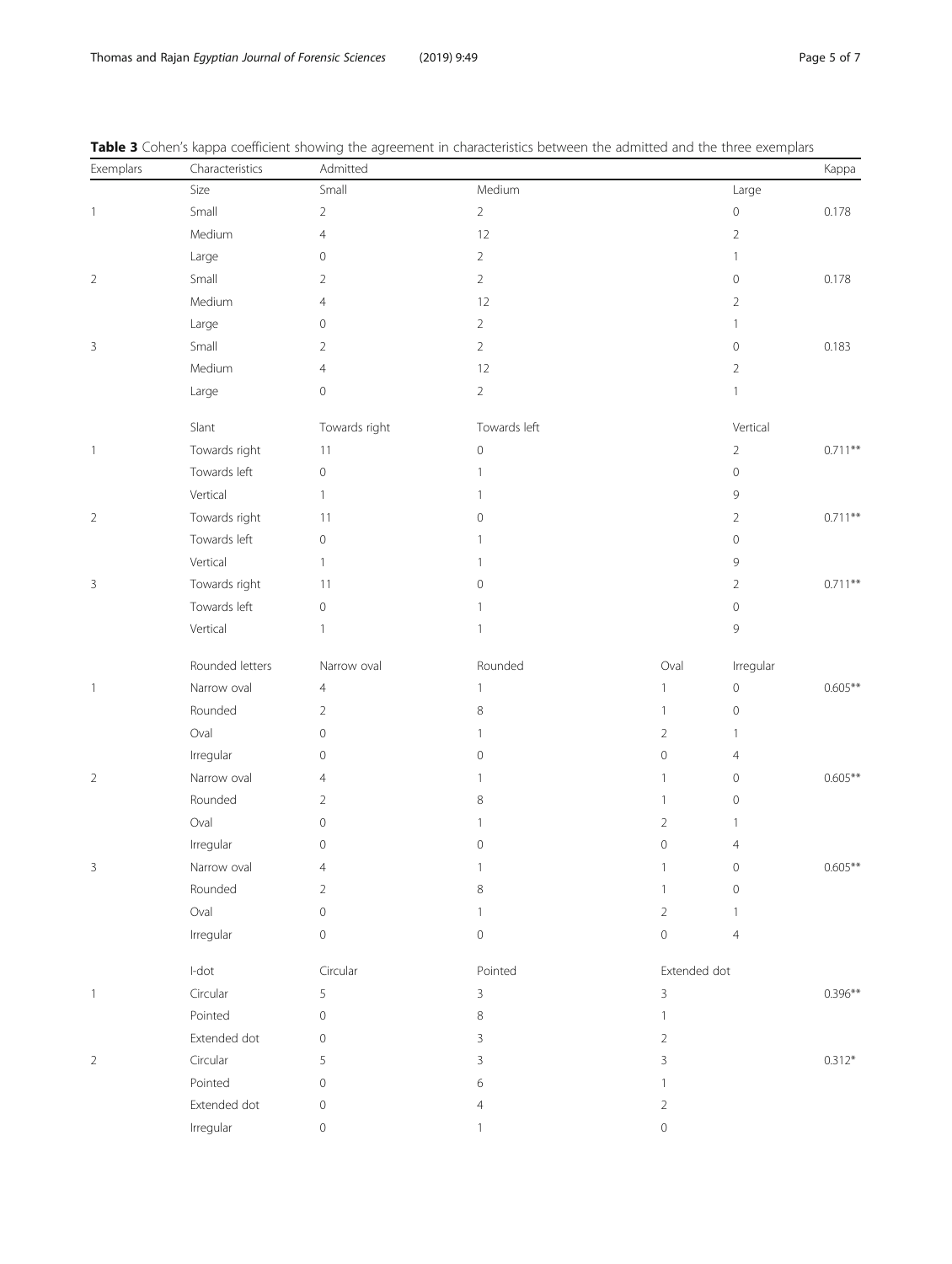| Exemplars                | Characteristics | Admitted                 |                |                          |                |                     | Kappa      |
|--------------------------|-----------------|--------------------------|----------------|--------------------------|----------------|---------------------|------------|
| $\overline{3}$           | Circular        | 5                        |                | 3                        |                | $\overline{3}$      | $0.357***$ |
|                          | Pointed         | $\mathbb O$              |                | $\overline{\phantom{a}}$ |                | $\mathbf{1}$        |            |
|                          | Extended dot    | $\mathbb O$              |                | $\overline{3}$           |                | $\overline{2}$      |            |
|                          | Irregular       | $\mathbb O$              |                | $\mathbf{1}$             |                | $\mathsf{O}\xspace$ |            |
|                          | T-bar           | Centre                   | High           | Low                      | Pre-placed     | Post-placed         |            |
| $\mathbf{1}$             | Centre          | $\overline{7}$           | $\mathbf{1}$   | $\overline{2}$           | $\overline{2}$ | $\mathbf 0$         | $0.427**$  |
|                          | High            | $\mathbf{1}$             | $\overline{4}$ | $\mathsf{O}\xspace$      | $\mathbf 0$    | $\mathsf{O}\xspace$ |            |
|                          | Low             | $\overline{2}$           | $\mathbf 0$    | 0                        | $\mathbf 0$    | $\circledcirc$      |            |
|                          | Pre-placed      | $\mathbb O$              | $\mathbf 0$    | $\mathsf{O}\xspace$      | $\overline{2}$ | $\mathbf 0$         |            |
|                          | Post-placed     | $\overline{2}$           | $\mathbf 0$    | 0                        | $\mathbf 0$    | $\overline{2}$      |            |
| $\overline{2}$           | Centre          | $\overline{7}$           | $\mathbf{1}$   | $\mathbf{1}$             | $\overline{2}$ | $\mathbf 0$         | $0.496**$  |
|                          | High            | $\mathbf{1}$             | $\overline{4}$ | $\mathsf{O}\xspace$      | $\mathbf 0$    | $\mathbf 0$         |            |
|                          | Low             | $\overline{2}$           | $\mathbf 0$    | $\mathbf{1}$             | $\mathbf 0$    | $\mathbf 0$         |            |
|                          | Pre-placed      | $\mathbb O$              | $\mathbf 0$    | $\mathbf 0$              | $\overline{2}$ | $\mathbf 0$         |            |
|                          | Post-placed     | $\overline{2}$           | $\mathbf 0$    | 0                        | $\mathbf 0$    | $\overline{2}$      |            |
| 3                        | Centre          | $\overline{\phantom{a}}$ | $\mathbf{1}$   | $\overline{2}$           | $\overline{2}$ | $\mathsf{O}\xspace$ | $0.427**$  |
|                          | High            | $\mathbf{1}$             | $\overline{4}$ | $\mathbf 0$              | $\mathbf 0$    | $\mathbf 0$         |            |
|                          | Low             | $\overline{2}$           | $\mathbf 0$    | $\mathbf 0$              | $\mathbf 0$    | $\mathsf{O}\xspace$ |            |
|                          | Pre-placed      | $\circ$                  | $\mathbf 0$    | 0                        | $\overline{2}$ | $\mathsf{O}\xspace$ |            |
|                          | Post-placed     | $\overline{2}$           | $\mathbf 0$    | $\mathsf{O}\xspace$      | $\mathsf O$    | $\overline{2}$      |            |
|                          | Humped letters  | Pointed                  |                | Round                    | Oval           | Square topped       |            |
| $\overline{\phantom{a}}$ | Pointed         | 10                       |                | $\mathbf 0$              | $\overline{2}$ | $\mathbb{1}$        | $0.698**$  |
|                          | Round           | $\mathbf 0$              |                | $\overline{4}$           | $\mathbf 0$    | $\mathbf 0$         |            |
|                          | Oval            | $\overline{1}$           |                | 0                        | 5              | $\mathbf{1}$        |            |
|                          | Square topped   | $\mathbb O$              |                | $\mathsf{O}\xspace$      | $\mathbf 0$    | $\mathbf{1}$        |            |
| $\overline{2}$           | Pointed         | 10                       |                | $\mathbf 0$              | $\overline{2}$ | $\mathbf{1}$        | $0.698**$  |
|                          | Round           | $\mathbb O$              |                | $\overline{4}$           | $\mathbf 0$    | $\mathbf 0$         |            |
|                          | Oval            | $\mathbf{1}$             |                | $\mathsf{O}\xspace$      | 5              | $\mathbf{1}$        |            |
|                          | Square topped   | $\mathbb O$              |                | 0                        | $\mathbf 0$    | $\mathbf{1}$        |            |
| 3                        | Pointed         | 10                       |                | 0                        | $\overline{2}$ | $\mathbb{1}$        | $0.698**$  |
|                          | Round           | $\mathbb O$              |                | 4                        | $\mathbf{0}$   | $\mathbf 0$         |            |
|                          | Oval            | $\mathbf{1}$             |                | $\mathsf{O}\xspace$      | 5              | $\mathbf{1}$        |            |
|                          | Square topped   | $\mathbb O$              |                | 0                        | $\mathbf 0$    | $\mathbf{1}$        |            |

Table 3 Cohen's kappa coefficient showing the agreement in characteristics between the admitted and the three exemplars (Continued)

 $*p < .05, **p < .01$ 

of exemplars is recommended to decide the probabilities related to the variations. The sample may also include other writings by the subject from the period of admitted as well as the present to make an accurate comparison.

Forensic Document Examination reports have been accepted by the court of law for more than 100 years, but over recent years, the reliability and validity of handwriting opinions are often challenged by the lawyers and judges. The use of standard statistical test always helps us to give objectivity to the findings made by Forensic Document Examiners because it can ensure precision in quantities, notations, and generalizations. The application of Bayesian conditional probability, correlational analysis, linear regression analysis, fuzzy mathematical analysis, and so on will help the Forensic Document Examiners to address the queries pertaining to reliability and validity of their reports and opinion (Li, [2016\)](#page-6-0). Research about the changes of